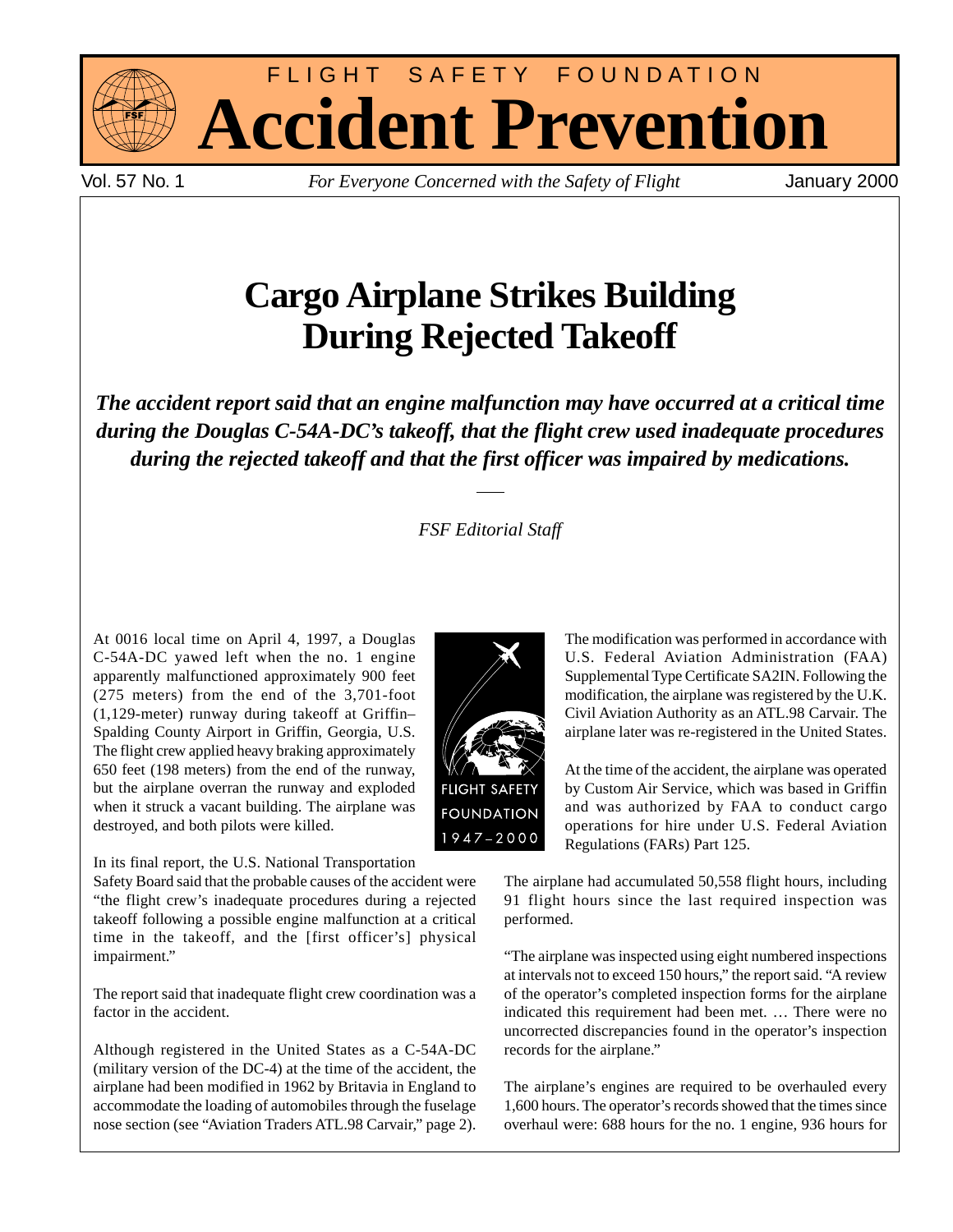

#### **Aviation Traders ATL.98 Carvair**

Aviation Traders — a British company that repaired, designed and manufactured aircraft — developed the ATL.98 Carvair modification of the Douglas DC-4 (U.S. military designation C-54) in 1961.

The modification involved the installation of a larger nose section with an elevated flight deck and a vertically hinged door to accommodate the loading of automobiles and other heavy cargo, and the installation of a larger vertical stabilizer and rudder.

The airplane has four 1,450-horsepower (1,081-kilowatt) Pratt & Whitney R-2000-7M2 Twin Wasp radial engines and threeblade Hamilton Standard propellers. Empty weight is 41,365 pounds (18,763 kilograms). Maximum takeoff weight is 73,800 pounds (33,476 kilograms). Rate of climb at sea level is 650 feet (198 meters) per minute.

Source: Jane's All the World's Aircraft

the no. 2 engine, 399 hours for the no. 3 engine and 1,449 hours for the no. 4 engine.

The accident occurred during takeoff for a FARs Part 91 positioning flight to Americus, Georgia, where automobile parts were to be loaded aboard the airplane for shipment to Rockford, Illinois. [Americus is approximately 70 nautical miles (130 kilometers) south of Griffin.]

The captain, 58, had an airline transport pilot certificate with a DC-3 type rating and a DC-4 type rating, and a mechanic certificate with an airframe rating and a powerplant rating. He was employed by the operator as a pilot.

"Airman records obtained from [FAA] indicated that the captain received a DC-4 rating on March 11, 1995," the report said. "According to records provided by the operator, the captain successfully completed a proficiency flight check in the DC-4 aircraft on Oct. 28, 1996."

The operator's records showed that the captain had more than 12,000 flight hours, including more than 1,000 flight hours in type.

"The records indicated that the captain had a total of 45.4 flight hours within the 90 days prior to the accident, with 27.7 hours in the same make and model airplane," the report said. "[The captain] had in excess of 32 flight hours at night and more than 10 hours of actual instrument flight hours within the 90 days prior to the accident."

The first officer, 63, had a commercial pilot certificate with a multi-engine airplane rating and an instrument rating, a flight engineer certificate with a reciprocating-engine airplane rating, and a mechanic certificate with an airframe rating and a powerplant rating. He was employed by the operator as a maintenance technician and as a pilot.

"Records provided by the operator indicated that the [first officer] received a proficiency check as second-in-command in the DC-4 on July 19, 1996," said the report.

The operator's records showed that, at the time of the accident, the first officer had more than 5,000 flight hours, including more than 1,500 flight hours in type.

"According to his request for a medical certificate dated July 23, 1996, he had 3,550 total flight hours with 50 flight hours within the six months prior to the examination," the report said. "According to records provided by the operator, the [first officer] had 78.2 total flight hours within the 90 days prior to the accident, all in the same make and model airplane. [His] night and instrument flight hours within the previous 90 days were listed as more than 45 [hours] and 15 hours respectively."

The last flight of the airplane prior to the accident was conducted on April 1, 1997. The captain on that flight said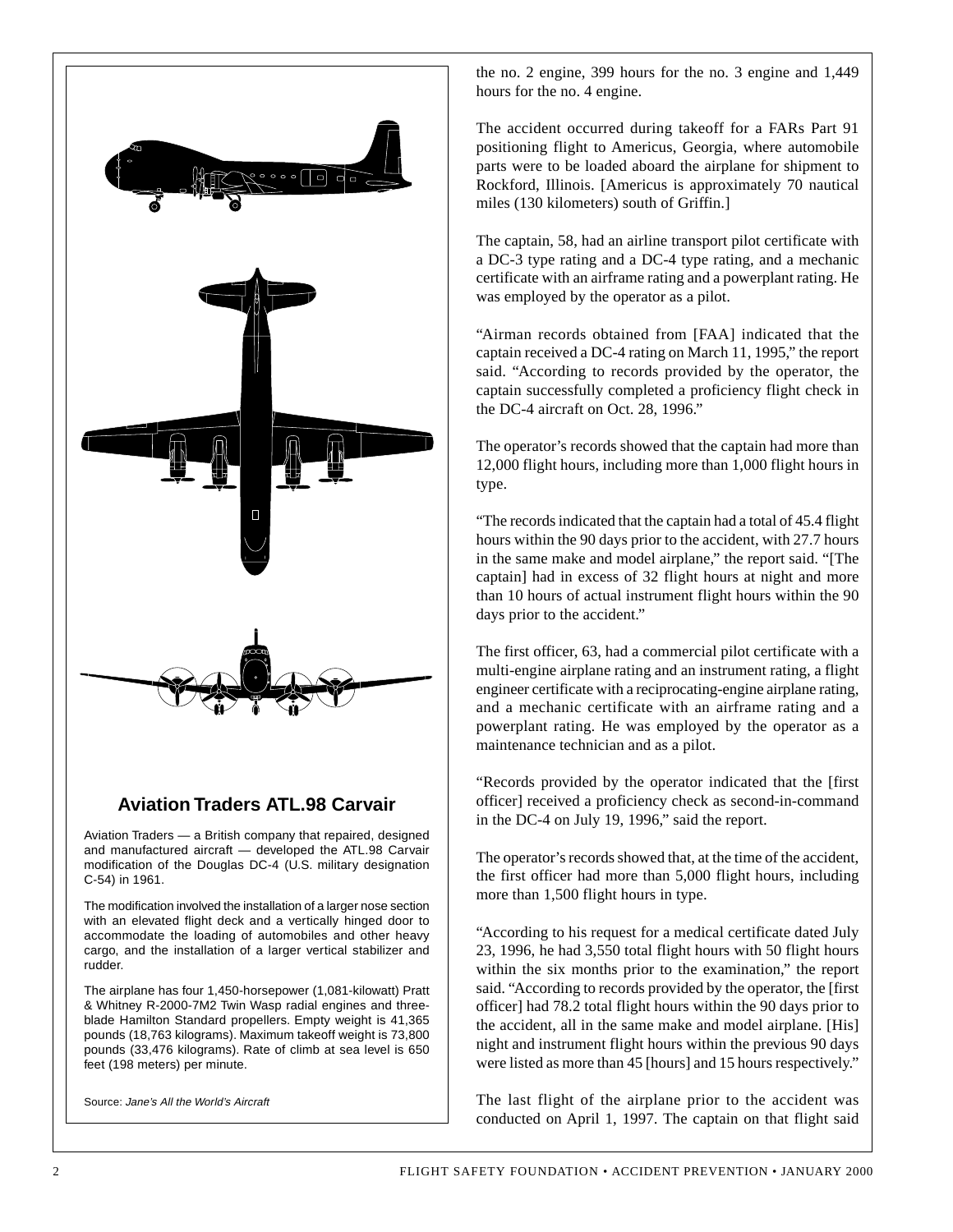that there were no airplane discrepancies. His first officer was the accident first officer.

"[During the flight, the captain and the first officer] commented to each other how well the airplane [was] operating," the report said. "[The captain] said the engines were running exceptionally well. He remembered that there weren't any systems problems."

The captain said that, during the flight, he and the first officer discussed the most significant risk encountered during typical company operations in the C-54: the departure from Griffin.

"They decided that, with the normal takeoff weight of about 59,000 pounds [26,762 kilograms] from Griffin, if the airplane had a problem after [accelerating to] 50 [knots] or 60 knots, the best course of action was to continue the takeoff, rather than try to stop," the report said. "[They agreed that] if an

attempt was made to stop, it would just result in smoking the tires and blowing them out."

Griffin–Spalding County Airport is an uncontrolled, public airport with an elevation of 958 feet. The asphalt runway is 75 feet (23 meters) wide.

"The runway was equipped with mediumintensity runway lighting preset to low intensity between dusk and dawn," the report said. "Higher-intensity runway lighting could be activated using the common traffic advisory frequency."

The operator's weight-and-balance form showed that, when the accident occurred, the airplane was within weight-and-balance limits. The airplane weighed 56,345 pounds

(25,558 kilograms), and the center of gravity was at 14 percent mean aerodynamic chord.

Visual meteorological conditions prevailed on what the report described as a dark night. The sky was clear of clouds, and visibility was greater than 10 statute miles (16 kilometers). Temperature was 56 degrees Fahrenheit (13 degrees Celsius). Surface winds were calm. The runway was dry.

The airplane flight manual (AFM) "minimum takeoff runway length" chart showed that, under the conditions when the accident occurred, the minimum takeoff runway length was 2,750 feet (839 meters). Minimum takeoff runway length was defined as the distance required to accelerate to  $V<sub>1</sub>$  (called the critical engine failure speed when the airplane was certificated) and, assuming an engine failure at  $V_1$ , either to reject the takeoff and stop, or to continue the takeoff and climb to 50 feet. The AFM "critical engine failure speed" chart showed that  $V_1$ ,

*The captain said that, during the flight, he and the first officer discussed the most significant risk encountered during typical company operations in the C-54: the departure from Griffin.*

under the existing conditions, was approximately 80 knots (148 kilometers per hour [kph]).

The AFM recommends the following initial takeoff procedure: "Open up all engines to full power and, having confirmed satisfactory engine and propeller operation, release the wheel brakes. … Use nosewheel steering until rudder control is found to be adequate at approximately [52 knots (97 kph)] IAS [indicated airspeed]. The nosewheel should be held on the ground to  $V_2$ -5 [takeoff safety speed minus five knots] when the aircraft should be rotated and takeoff safety speed should be attained during the transition to the 50-foot point. … Rotation and achievement of [takeoff] safety speed when taking off at forward CG positions involves the use of considerable 'up' elevator."

The AFM "all engines operating" chart showed that  $V_2$  was approximately 91 knots (169 kph) under the existing conditions.

> The AFM recommends the following initial procedures for an engine failure on takeoff:

- "If the decision is made to abandon the takeoff, immediately close all four throttles and apply maximum wheel braking until it is certain that adequate stopping distance is available, keeping straight by use of nosewheel steering;  $[or,]$
- "If the decision is made to continue the takeoff, maintain directional control by means of coarse use of rudder and aileron (if an outer engine has failed, full corrective rudder and considerable aileron will be necessary), holding the nosewheel in contact with the ground

by firm forward pressure on the control column until rotation is initiated at  $V_2$ -5 (mph or knots) by a firm rearward movement of the control column. The propeller of the failed engine should be feathered at the earliest opportunity after the failure has been confirmed."

A witness, who was employed as a pilot and as a mechanic by the operator, was near the departure end of the runway when he watched the engines being started and the airplane being taxied to Runway 14 for takeoff. He said that the engine start was normal and that he observed the position of the elevator as the airplane was taxied to the runway.

"I always look at the elevator to see if the controls are locked," the witness said. "The elevator was in the 'down' position." The witness said that this showed that the controls were not locked; the elevator is in the neutral position when the control lock is engaged.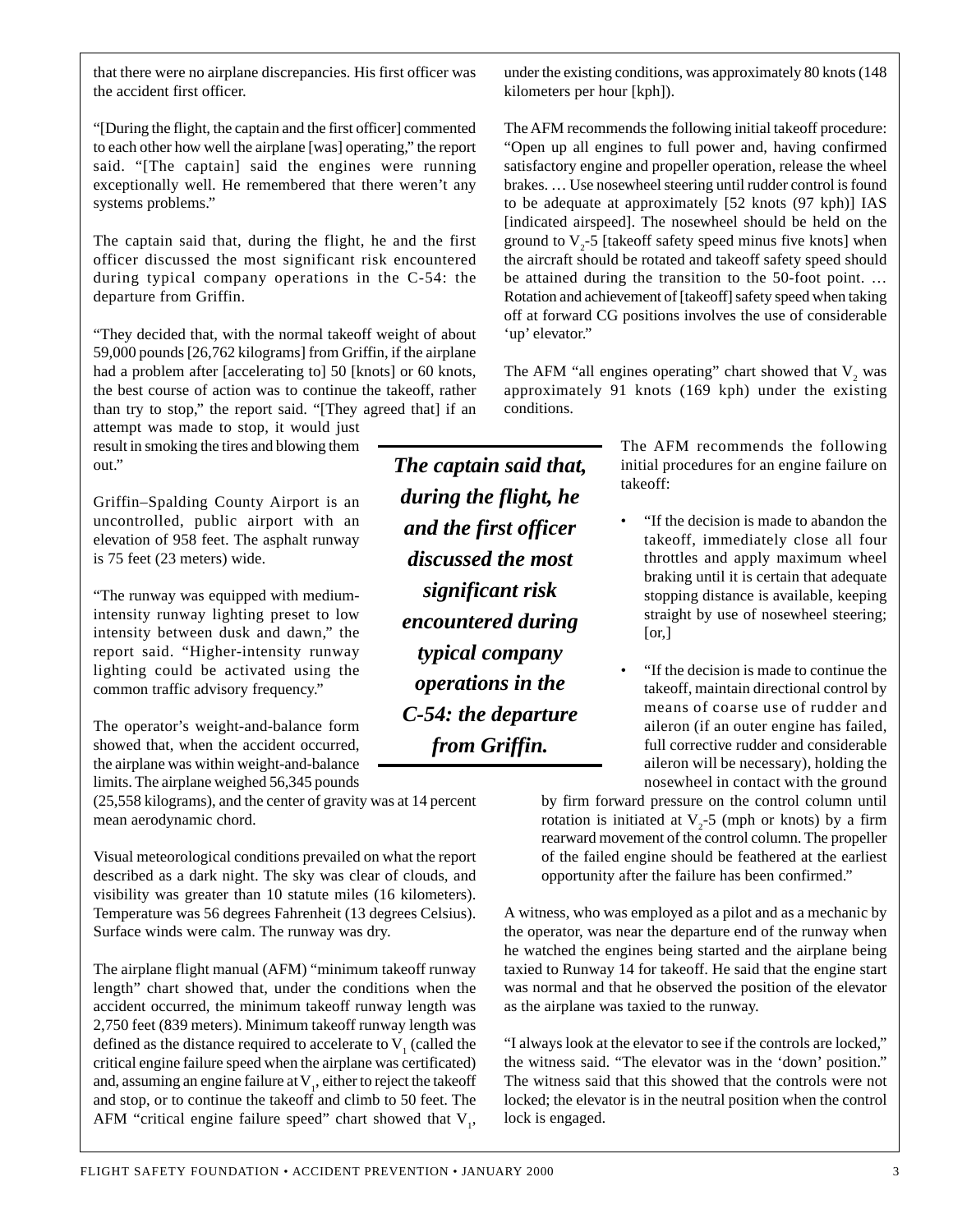The witness said that the crew conducted a before-takeoff check of each of the four engines.

"I heard the run-up for all four engines individually and heard no evidence of anything wrong," he said.

The witness said that, during the takeoff roll, the no. 1 engine showed "signs of losing power" when the airplane was about three-quarters of the way down the runway.

"The exhaust flames changed from blue to yellow," the witness said. "The aircraft yawed hard to the left."

He described the yawing motion as severe and as more than he would have expected from a sudden loss of power from an outboard engine.

"The left wing dipped almost to the point of striking the props in the ground," the witness said. "It appeared as though the nosewheel was firmly on the ground."

The witness then heard the sounds of braking and of tires bursting.

"As the plane passed me, I heard the tires blow," the witness said. "The plane went off the runway, all the time turning to the left. After crossing the road, the aircraft made one turn to the right, approximately 20 degrees. Impact was made into an empty building, [and] the aircraft burst into flames.

"During the entire event, I never heard power reduced, except for the no. 1 engine

at the time of the [exhaust] flame change and the start of yaw. I observed that the tail was extremely high throughout the continued takeoff roll."

Another witness was in his home, approximately 1,500 feet (458 meters) from the end of Runway 14, when he heard the airplane being prepared for departure.

"[The witness] said that he had seen the airplane taking off numerous times and [that] it usually got airborne approximately 100 feet [31 meters] before the end of the runway," said the report.

The witness heard a sound "like a gunshot" when the airplane was rolling for takeoff.

"He thought he heard one of the engines backfiring," the report said. "Then, he heard a very loud screeching and the sound of the brakes being applied. He said that the skidding sound was so loud that he could not hear the engines."

The witness went to his back porch and saw the airplane cross a parking lot. He said that the airplane's "fins" were on fire.

"Moments later, he saw the aircraft impacting the building," the report said. "There was a very loud explosion and a huge ball of fire."

Two other witnesses were at their home near the airport. One witness said that the engines sounded different, "rougher than normal," as the airplane was taxied to the runway. She said that the airplane was on its takeoff roll when she heard "explosions or backfires, followed by squealing of tires and very loud screeching."

The other witness said that he heard one of the engines sputtering and that he saw "flames coming out of the back of the airplane" before it struck the building.

The report said that black tire-skid marks began 650 feet before the departure end of Runway 14 and that the airplane traveled in a straight line after leaving the runway.

"Skid marks and a debris trail of about 1,360 feet [415 meters] led from the runway to the airplane wreckage, which came to rest inside the abandoned store," the report said. "The airport perimeter fence, a wooden sign … , a wooden privacy fence bordering an apartment complex, a utility pole, a fire hydrant and a parking lot

metal light pole were all found broken along the debris trail."

*The witness heard a sound "like a gunshot" when the airplane was rolling for takeoff.*

The report said, "The skid marks and debris trail were oriented to a magnetic heading of 095 degrees between the end of the runway and the impacted building."

The privacy fence and the utility pole were struck by the airplane's left wing. A fuel

tank in the left wing was punctured and leaked fuel, which ignited. The privacy fence, the utility pole and the ground near the fence and pole were scorched.

"The scorched ground pattern continued to the building, widening as the debris trail proceeded southeast," said the report.

The first piece of airplane wreckage in the debris trail was a nose-gear-door brace, which was found at a curb 25 feet (eight meters) from the building.

"The no. 1 engine, cowling and propeller assembly [were] found adjacent to the outside of the northeast wall of the building," the report said. "The empennage and about 30 feet [nine meters] of the fuselage remained outside the building, while the remainder of the airplane was found inside the building. The building's steel girders, interior ceiling and asphalt roof were mingled among the airplane debris. The airplane and building were extensively burned."

Examination of the wreckage showed that the elevator trim was set two degrees trailing-edge-down and the flaps were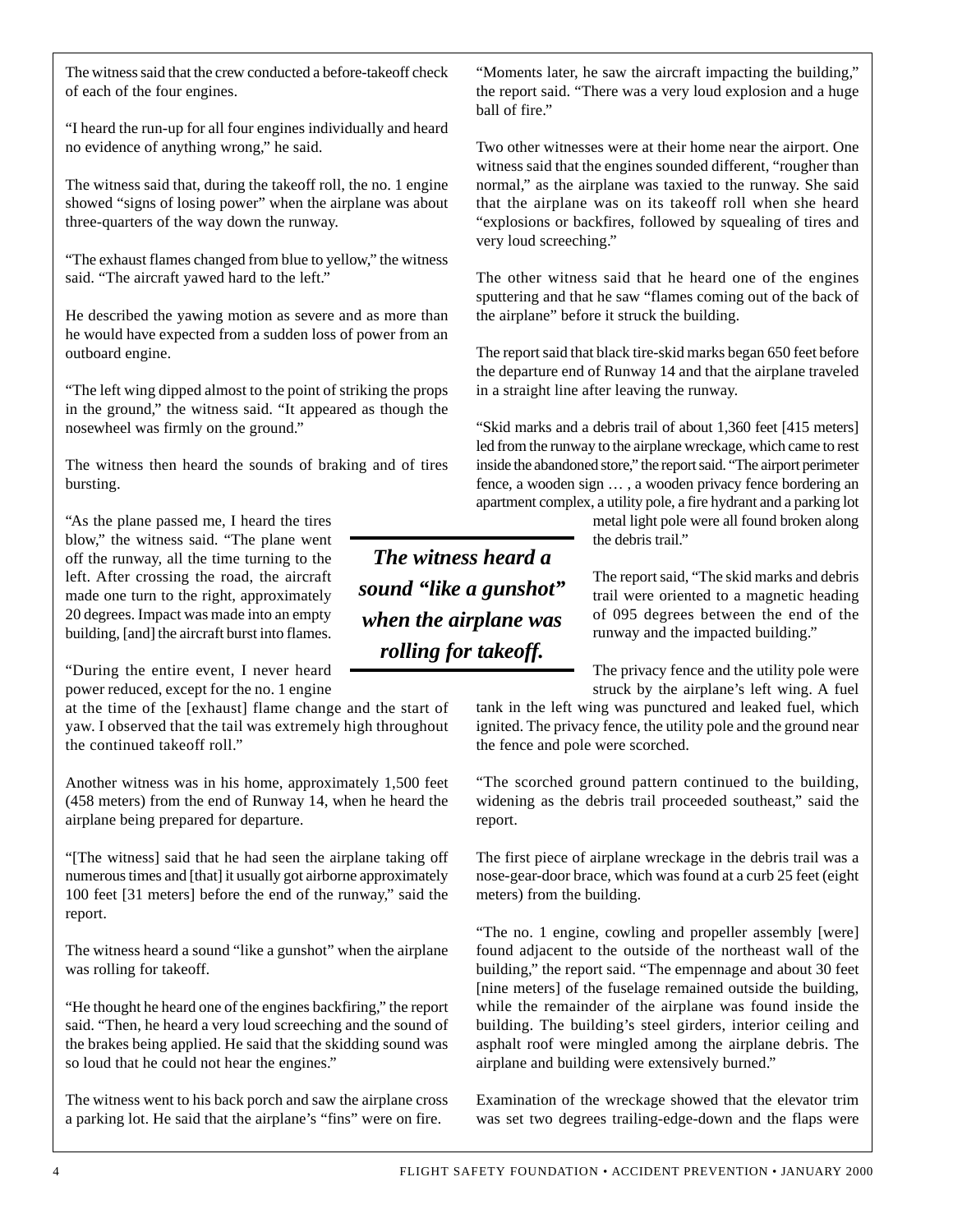extended 15 degrees. The report said that the elevator trim and flaps were set properly for takeoff.

The investigation did not determine the probable cause of the apparent malfunction of the no. 1 engine. "Fire damage to all engines precluded a detailed postcrash examination of essential fuel and ignition systems," said the report.

No evidence of mechanical failure was found during disassembly of the no. 1 engine.

"There was evidence of heat distress to the connecting rods and the master rod," the report said. "The carburetor was burned and could not be tested. Both magnetos were removed and placed on a test bench, where a spark was produced for each cylinder. The propeller-pitch-control mechanism was found on the low-pitch, high-rpm mechanical stop."

The operator's director of operations said that the reported change in color of the exhaust flames from blue to yellow could have been the result of a loss of engine power, particularly from a reduction in fuel flow. He said that the normal exhaust-flame color during takeoff is blue.

The airplane was dispatched for the flight with 2,000 gallons (7,570 liters) of grade 100LL aviation gasoline. The fuel load included 1,479 gallons (5,598 liters) that were placed in the tanks the day before the accident.

"The airport manager provided a copy of a fuel-analysis report indicating that the sample of fuel taken from the airport met the requirements of 100LL aviation gasoline, including [requirements for] cleanliness," said the report.

The airplane had two main-fuel tanks and one auxiliary-fuel tank in each wing. The

report said that each auxiliary tank contained no more than 15 gallons (57 liters) of fuel.

The fuel-control levers for the two outboard engines (the no. 1 engine and the no. 4 engine) had three positions: "off," "main tank on" and "aux tank on." The fuel-control levers for the two inboard engines (the no. 2 engine and the no. 3 engine) had two positions: "off" and "main tank on."

The AFM said, "Pilots are warned of the need to correctly locate the fuel-cock-control levers by the feel of the detent in the intended position. Failure to do so even by only a small

*The operator's director of operations said that the reported change in color of the exhaust flames from blue to yellow could have been the result of a loss of engine power, particularly from a reduction in fuel flow. He said that the normal*

*exhaust-flame color during takeoff is blue.*

amount will allow all ports of the cock to be open to each other, which may lead to feeding engine(s) from unintended tank(s) or unwanted tank-to-tank transference. If not noticed and corrected, this can lead to power loss from unexpected fuel exhaustion in the tank feeding the engine(s)."

The operator's "before takeoff" checklist calls for the fuel-control levers for all four engines to be positioned to the main tanks.

The report said, "The cockpit instruments that could be located were generally burned beyond reading. A rod was located that had the appearance of the fuel-selector torsion bar. It was noted that the left actuating fixture, corresponding to the no. 1 engine fuel selector, was not aligned with the other three fuel-selector fixtures."

The medical examiner who conducted postmortem

examinations of the pilots said that the cause of death of both pilots was blunt-force trauma. Toxicological tests were conducted by FAA. The toxicological tests on the captain showed negative results for ethanol and other drugs.

The toxicological tests on the first officer showed a therapeutic-dosage level of Paroxetine in the blood and urine.

"Paroxetine is a prescription antidepressant that has been shown to have little effect on performance," said the report.

The toxicological tests detected Diphenhydramine in the first officer's blood and urine.

"Diphenhydramine is a sedating antihistamine often found in over-the-counter allergy medications," the report said. "The level of Diphenhydramine found during toxicology examination of the [first officer] approximated 10 times the levels found following a dosage

at twice the recommended strength.

"Pseudoephedrine was also found in the [first officer's] blood. Ephedrine, Pseudoephedrine and Phenylpropanolamine, decongestants commonly found in over-the-counter medications, were also detected in the urine."♦

[Editorial note: This article, except where specifically noted, was based on the U.S. National Transportation Safety Board factual report and brief-of-accident report ATL97FA057. The reports comprise 458 pages and contain diagrams and photographs.]